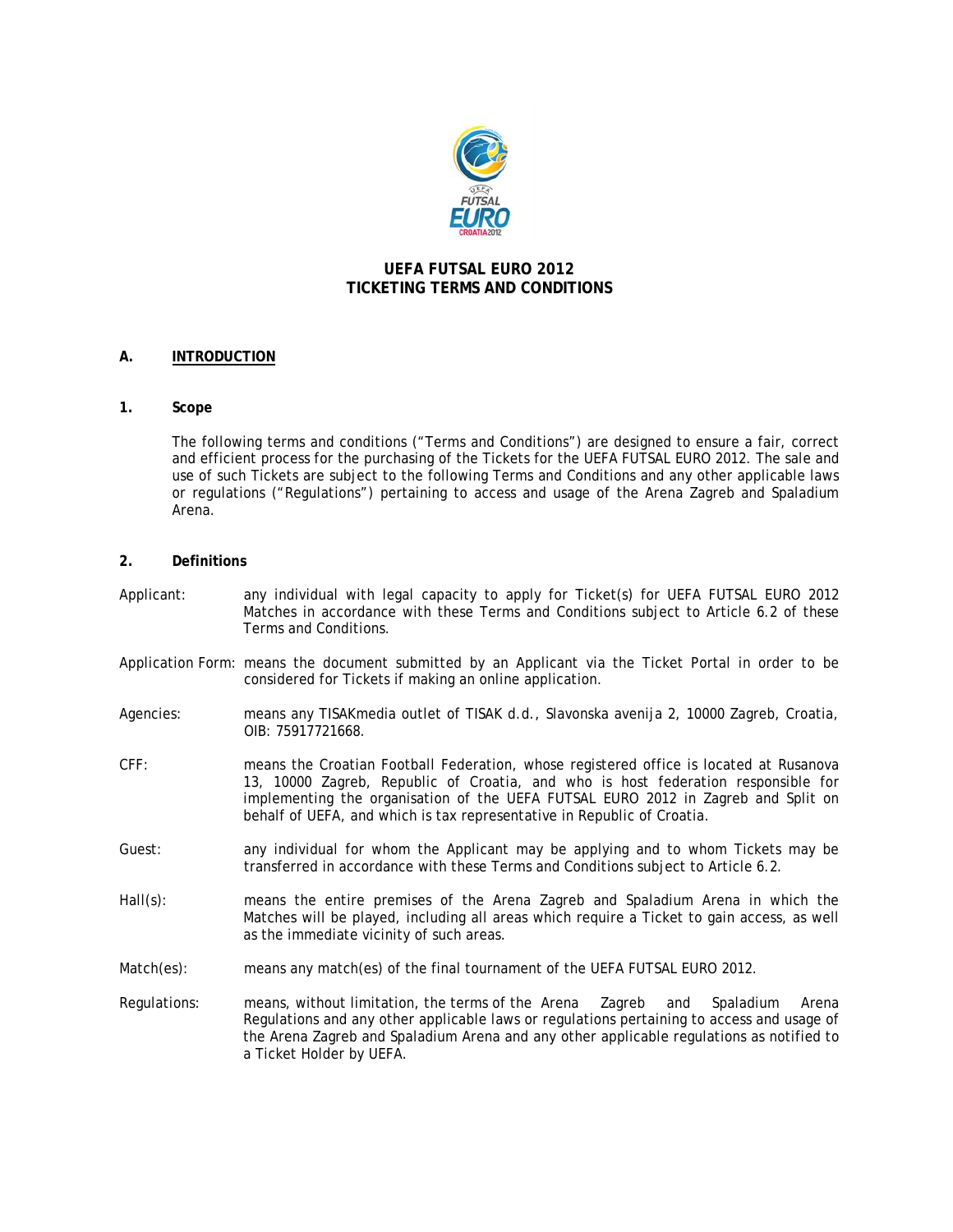- Ticket: means a ticket giving right of entrance to the UEFA FUTSAL EURO 2012 Matches in accordance with the information stated thereon.
- Ticket Holder: means any individual holding a Ticket.
- Ticket portal: means the UEFA FUTSAL EURO 2012 Ticket Portal (www.futsaleuro2012.hr)
- UEFA: means the Union des Associations Européennes de Football, with office at Route de Genève 46, 1260 Nyon, Switzerland.

UEFA FUTSAL EURO

2012: means the final tournament of the UEFA FUTSAL EURO 2012 to be held in Croatia between 31 January and 11 February 2012.

## **B. SALE OF TICKETS**

#### **3. Purchasing**

- 3.1 Tickets will be allocated on a first come, first serve basis. Subject to availability, Tickets may be obtained through the following distribution channels:
	- a) Online via the Ticket Portal (www.futsaleuro2012.hr) from 28 November 2011 and by no later than 24 hours prior to the selected Match. Applications made outside of these times will not be processed. Only Application Forms that are fully completed by the Applicant will be processed. Failure to complete the Application Form correctly will result in the application being rejected;
	- b) At the Halls via the respective Hall ticketing offices from 29 January 2012 until the day of the Final; and/or
	- c) Via Agencies from 28 November 2011 until the day of the Final. Further information regarding location and opening hours can be found on the Ticket Portal.
- 3.2 Each Applicant may apply for a maximum of six (6) Tickets per Match in one price category. All requests exceeding this quota shall not be accepted. Any duplicate or multiple applications made by an Applicant will be rejected. UEFA, CFF and their agents reserve the right to cancel or reject any application at their sole discretion. False applications may be subject to civil and criminal sanctions.
- 3.3 Applicants acknowledge and confirm that they are aware that seats may not be allocated together in the same section of the Hall.
- 3.4 Neither UEFA nor CFF are liable for any damages sustained as a result of incorrect entry of information, any technical malfunctions of the Internet, any failure of computer hardware or software, or any lost, incomplete or illegible applications.
- 3.5 By submitting an application and purchasing Tickets, Applicants represent that they have understood, agreed with and will conform to these Terms and Conditions which can be found on www.futsaleuro2012.hr/terms-and-conditions.
- 3.6 UEFA/CFF shall set Ticket prices and may organise sales promotions at their sole discretion.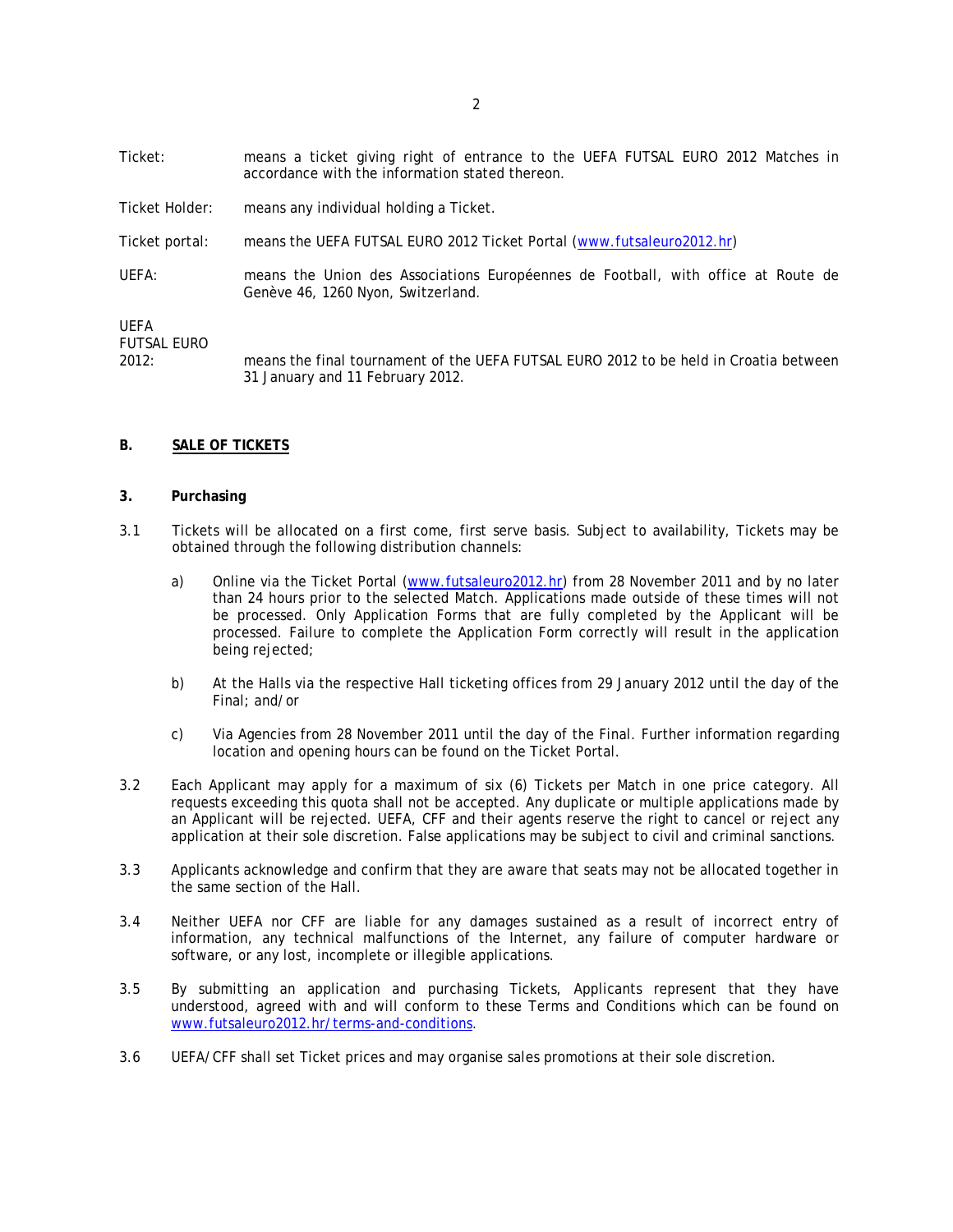## **C. ALLOCATION, PAYMENT AND DISTRIBUTION OF TICKETS**

### **4. Allocation**

- 4.1 Tickets will be allocated on a first come, first serve basis, and will be always subject to availability. In relation to online sales via the Ticket Portal, confirmation of a successful application will be immediate and a confirmation email will be sent following successful payment.
- 4.2 A limited number of free of charge wheelchair seating Tickets shall be available for those who are unable to attend a Match without a wheelchair due to a disability. An additional complimentary free of charge Ticket will be provided for an accompanying person. The number and location of the seats depend on the configuration of each Hall. These Tickets must be requested directly through the CFF.

### **5. Payment and distribution**

- 5.1 Payment for Ticket(s) bought via the Ticket Portal can only be made by using a valid credit card (MasterCard,VISA, Maestro, Diners, ErsteNetPay only) or by Application Offer for payment in a bank/post office or by way of internet banking up until 13 January 2012. If an Applicant elects to make payment by way of Application Offer this will be active for 48h. In the event that no payment or incorrect payment has been received within 10 (ten) days following the application then the application will be cancelled. If payment is subsequently received from the Applicant, this payment will be refunded minus any applicable banking expenses.
- 5.2 Purchases of Tickets made at the Halls and via Agencies may be made using cash only.
- 5.3 All payments shall be made in Croatian Kuna. The total amount due shall include any applicable delivery and/or administrative charges, the cost of which shall be clearly stated during the process of each application.
- 5.4 Sufficient funds must be available in order to purchase the Ticket(s). Failure to make payment shall entitle UEFA or CFF to cancel the allocated Ticket(s) and re-allocate it/them to another Applicant.
- 5.5 All sales are final upon payment. Ticket Holders cannot elect to return or exchange Tickets for which a payment has been made without the prior written approval of CFF.
- 5.6 Where timescales allow and an Applicant has requested delivery via post on the Ticket Portal, Ticket(s) will be dispatched no later than 23 January 2012 by express courier to the declared delivery address of the Applicant as stated on the Application Form submitted to UEFA and CFF via the Ticket Portal.
- 5.7 Where an Applicant has requested on the Ticket Portal to collect the Tickets at the Hall, the confirmation email is a Ticket voucher. It shall be printed out and presented with personal ID document with picture by the successful Applicant or one of his Guest(s) in person at the Hall ticketing centre to be exchanged against the pre-paid ticket(s). Tickets can be collected by the Applicant or their Guest(s) from 29 January 2012 onwards until Match day, one hour before kick-off, at the corresponding Hall ticketing office.
- 5.8 Duplicate Tickets will not be issued under any circumstances. In any event, neither UEFA nor CFF shall be held liable for any Ticket loss or late delivery caused by malfunction or interruption of mail services or incomplete or inaccurate personal information or addresses provided on the Application Form.
- 5.9 UPON REQUEST, APPLICANTS SHALL PROVIDE THE NAME, PASSPORT OR NATIONAL IDENTITY NUMBER AND ADDRESS DETAILS OF THEMSELVES AND ANY GUESTS. APPLICANTS SHALL BE FULLY AND UNCONDITIONALLY RESPONSIBLE FOR ENSURING THAT THEIR GUEST(S) UNDERSTAND(S), AGREES TO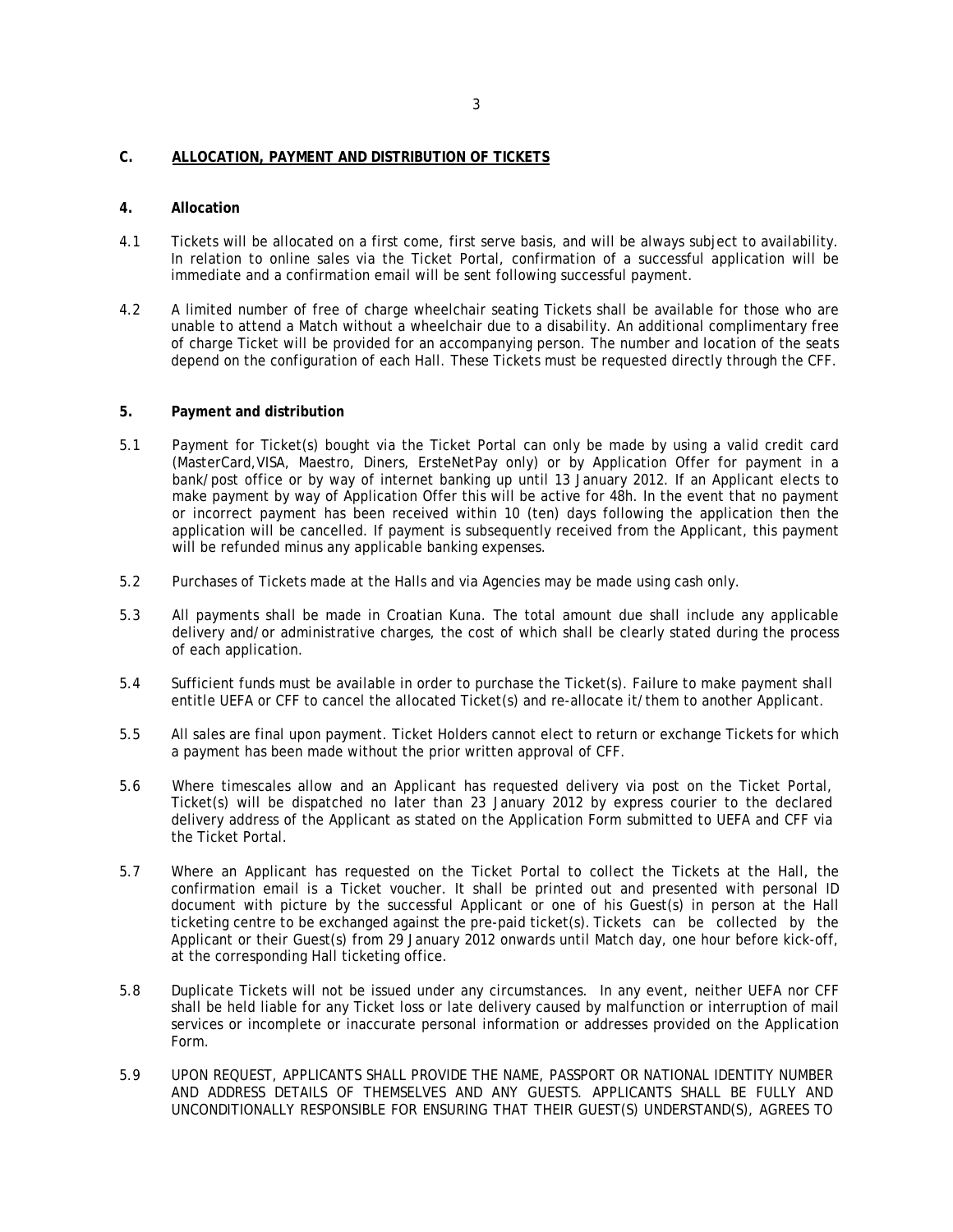AND COMPLIES WITH THIS TERMS AND CONDITIONS, AND ANY OTHER APPLICABLE LAWS OR REGULATIONS.

- **D. USE OF TICKETS**
- **6. Entrance**
- 6.1 Entrance to the Hall shall only be authorised upon presentation of a valid Ticket per person and, upon request, valid proof of identification with photograph (passport, national ID or driving license). Ticket Holders leaving the Hall shall not be permitted to re-enter.
- 6.2 Children under 4 years of age will not be permitted to attend the UEFA FUTSAL EURO 2012. Children (age 4 to 14) attending the UEFA FUTSAL EURO 2012 must be accompanied by an adult over 18 years of age and must be in possession of a valid Match Ticket.
- 6.3 So far as is possible pursuant to applicable law, neither UEFA nor CFF (including their respective representatives and agents) will be liable for any loss, injury or damage howsoever caused to the Ticket Holder. The possession of a Ticket shall constitute unconditional acceptance by the Ticket Holder of these Terms and Conditions and imply an undertaking on the part of the Ticket Holder to observe and comply with them. In the event of any breach of these Terms and Conditions by the Ticket Holder, UEFA and CFF (including their representatives and agents), reserve the right to cancel the Ticket Holder's Ticket(s) and retain the money paid therefore.
- 6.4 Entrance to the Hall will be refused to any person noticeably under the influence of alcohol, narcotics or any behaviour-modifying substance, or to any person behaving or who is likely to behave violently, harmfully or contrary to public order. Any such persons who do gain access to a Hall shall be expelled. In such circumstances no refunds or compensation will be given. Ticket Holders agree to submit to any control and screening tests in accordance with any instructions given by security staff and any applicable laws.
- 6.5 Both UEFA and CFF have the right to strictly enforce these Terms and Conditions and the Regulations. All Tickets remain the property of UEFA and, except as set out in Article 6.7, are not transferable. In case of any breach of these Terms and Conditions, Ticket(s) shall be voided, access to the Hall will be denied to such breaching Ticket Holder(s) and the Ticket(s) shall, upon request of UEFA or CFF(or any of its duly authorized representatives present at the Hall), be delivered to CFF.
- 6.6 APPLICANTS SHALL PURCHASE THE TICKET(S) EXCLUSIVELY FOR HIS/HER OWN PERSONAL USE AND FOR HIS/HER GUEST(S)' PERSONAL USE – AS APPLICABLE. ANY OTHER USE IS PROHIBITED. APPLICANTS SHALL NOT PURCHASE TICKETS AS AN AGENT FOR ANY OTHER PERSON.
- 6.7 APPLICANTS SHALL RETAIN ONE (1) TICKET FOR EXCLUSIVELY FOR THEIR OWN PERSONAL USE AND SHALL TRANSFER THE REMAINING TICKET(S) TO HIS/HER GUEST(S) FOR THEIR PERSONAL USE, PROVIDED HOWEVER THAT SUCH TRANSFER SHALL NOT BE FOR A PRICE WHICH EXCEEDS THE FACE VALUE OF SUCH TICKET PLUS ANY PRO-RATED ADMINISTRATIVE CHARGES AS DESCRIBED IN THESE TERMS AND CONDITIONS. EXCEPT AS PROVIDED IN THE PRECEEDING SENTENCE, TICKET HOLDERS MAY NOT SELL, OFFER FOR SALE, AUCTION BY ANY MEANS (WHETHER ALONE OR WITH OTHER ITEMS), RE-SELL OR OTHERWISE TRANSFER THE TICKET(S) WITHOUT THE PRIOR WRITTEN APPROVAL OF UEFA AND CFF.
- 6.8 Applicants declare that they and their Guests have understood, agreed with and will conform to these Terms and Conditions which can be found on CFF and UEFA websites.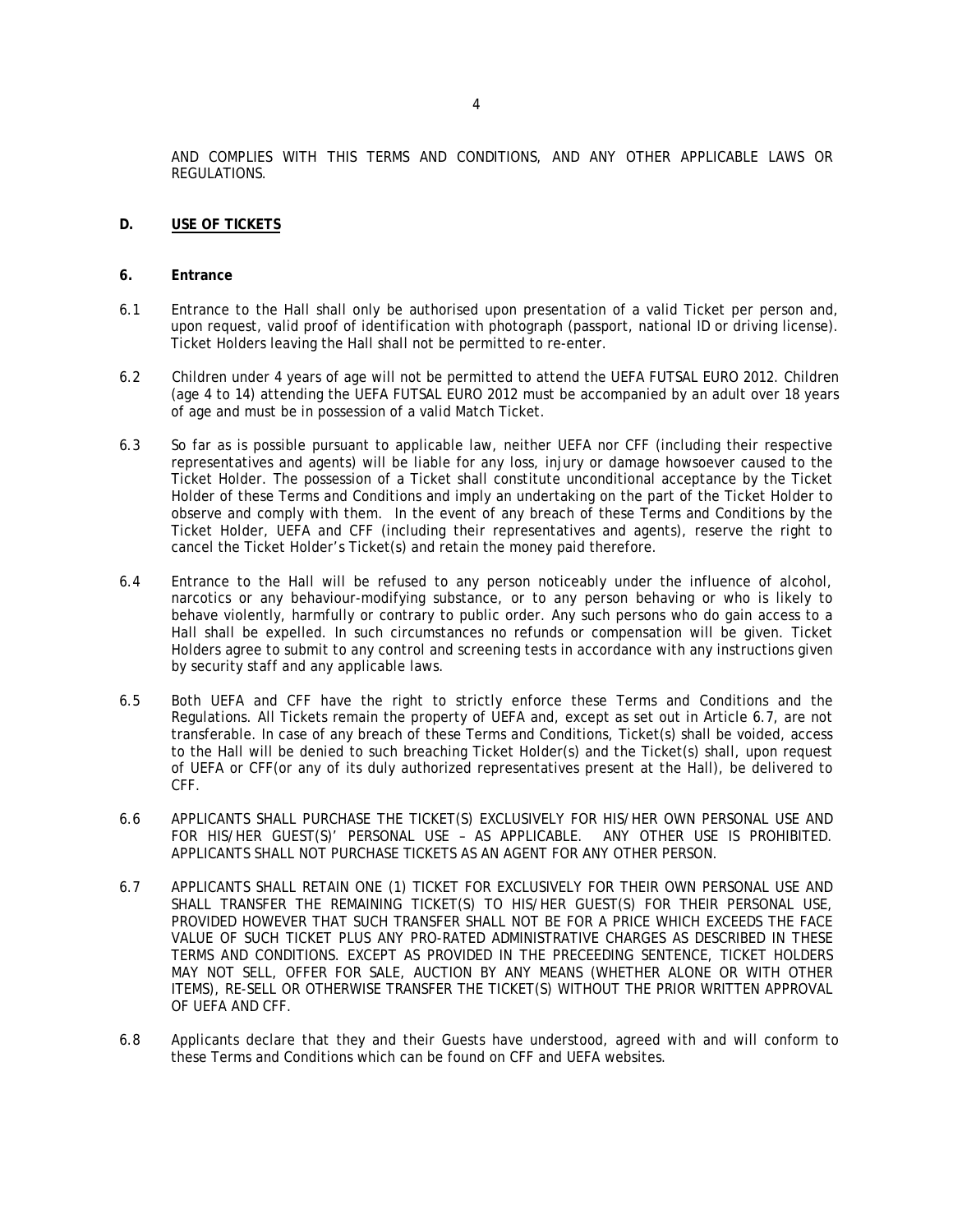- 6.9 EACH TICKET HOLDER ACKNOWLEDGES AND AGREES THAT ANY PERSON FOUND SELLING OR OTHERWISE DISPOSING OF THE TICKET(S) WITHOUT THE EXPRESS AUTHORISATION OF UEFA AND CFF WILL BE REPORTED TO THE AUTHORITIES.
- 6.10 APPLICANTS, BY SUBMITTING THEIR APPLICATION, ACKNOWLEDGE AND AGREE THAT TICKETS ARE ISSUED SUBJECT TO ANY APPLICABLE LOCAL LAWS AND ANY REGULATIONS OR RULES IN FORCE AT THE HALLS FOR THE MATCH.

## **E. SAFETY AND SECURITY**

- **7. Conduct at the Hall**
- 7.1 For the purpose of maintaining safety and security all persons attending the Match shall, if requested by police, stewards, safety personnel, and/or any other duly authorised persons, cooperate at any time (if so requested) in respect of:
	- (a) handing over for verification a valid Ticket and photographic proof of identity; (b) submitting to inspections, body checks and removal of unauthorised objects; and (c) complying with the instructions and guidelines of all such personnel.
- 7.2 No person shall enter or attempt to enter, the Hall whilst under the influence, or in possession of, whilst using, holding or attempting to bring without limitation the following items:
	- (a) all weapons, regardless of type, and all objects that can be used as such;
	- (b) all objects, materials or substances likely to pose a threat to safety, public order, or to disrupt the Match, or cause injury to persons or damage to goods;
	- (c) projectiles of any kind such as bolts, pieces of wood or metal, stone, glass, cans, bottles (whether filled with combustible substances or not), prohibited containers which are, or were, capable of holding liquid and which, if thrown would be capable of causing injury to another person;
	- (d) flammable or explosive substances, liquids and gasses, fireworks or flares of any kind;
	- (e) alcoholic beverages, drugs, narcotics, stimulants or similar substances;
	- (f) banners or other signs or material bearing offensive, malicious, provocative, political or racial or sectarian text or messages and any commercial/promotional materials;
	- (g) flags, flagpoles, banners, badges, headgear, inflatable items, or symbols likely to disrupt order and safety or to impair visibility of other spectators;
	- (h) animals except guide dogs (upon prior authorisation obtained from CFF);
	- (i) promotional and commercial objects and materials of whatever nature, including but not limited to documents, leaflets, brochures, apparel, badges, signs, symbols, banners or similar;
	- (j) other objects identified by police, stewards, safety personnel and/or any other duly authorised persons, which may affect security, public health, public order and/or the reputation of UEFA and/or CFF.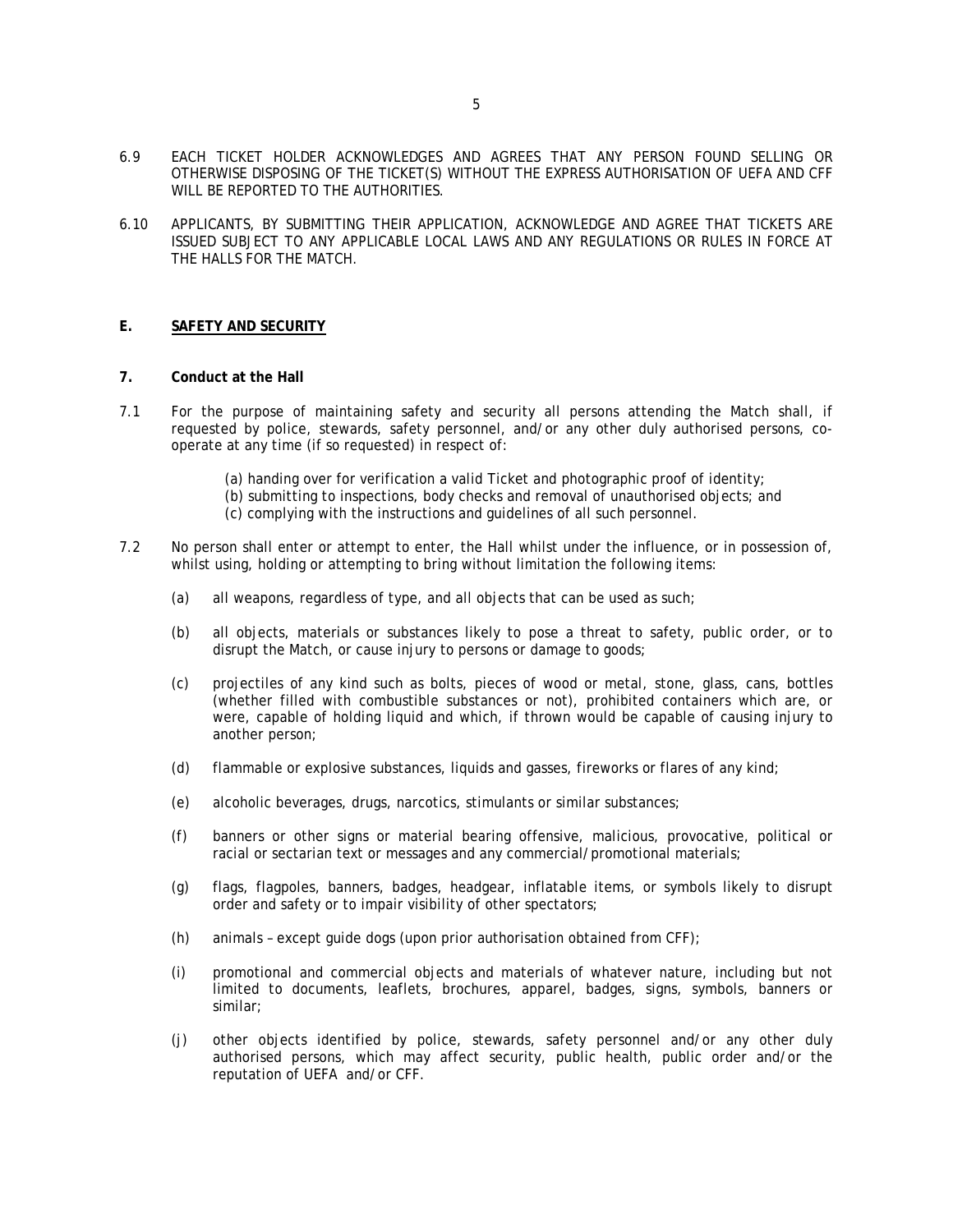- 7.3 Whilst inside the Hall no person shall:
	- (a) throw, cast, thrust or set on fire any objects;
	- (b) act in a violent or disruptive way or in any way incite violence, racism, sectarianism or xenophobia which may affect security, public health, public order and/or the reputation of UEFA and/or CFF;
	- (c) express national, political, religious, ethnic and/or racial ideas or pursuits;
	- (d) create any threat to the life or safety of himself/herself or others, or harm another person in any way whatsoever;
	- (e) climb lighting masts, fences, roofs, dug-outs, and any other apparatus or constructions, or stand on seats;
	- (f) stand on the pitch or area around the pitch at any time;
	- (g) stand within viewing areas of the Hall;
	- (h) smoke within the Hall;
	- (i) move from one sector to another, if this movement is not permitted;
	- (j) cause injury to persons or damage to any objects at any time;
	- (k) remain at the Hall longer than for the duration of the Match and immediately following the Match, or enter, block or otherwise use areas meant to be used in the event of any danger, such as emergency exits, entrances, stairs, landings etc.

## **F. MISCELLANEOUS**

#### **8 Commercial Activity**

- 8.1 Tickets may not be used for any commercial purposes such as, without limitation, for promotion, advertising, use as a prize in a competition or sweepstake, or as part of a hospitality or travel package (for example combining flights, hotel and Tickets) without the prior written approval of UEFA and CFF.
- 8.2 No person at the Hall may conduct any promotional or commercial activity, including transmitting of Match results, statistics or other data, without the prior written approval of UEFA.
- 8.3 Any person at the Hall is strictly prohibited from using, possessing or holding goods with promotional or commercial aims, as well as offering to sell, selling or possessing goods with intents to sell such drinks, food, souvenirs, Tickets, clothes, promotional and/or commercial items. All such items may be removed or temporarily confiscated by police and/or by stewards and/or any other duly authorised persons.

#### **9 Sound and Image Recordings**

9.1 Any person attending the Match acknowledges that use may be made, free of charge, of his/her voice, image and likeness by means of live or recorded video display, broadcast or other transmission or recording, photographs or any other current and/or future media technologies.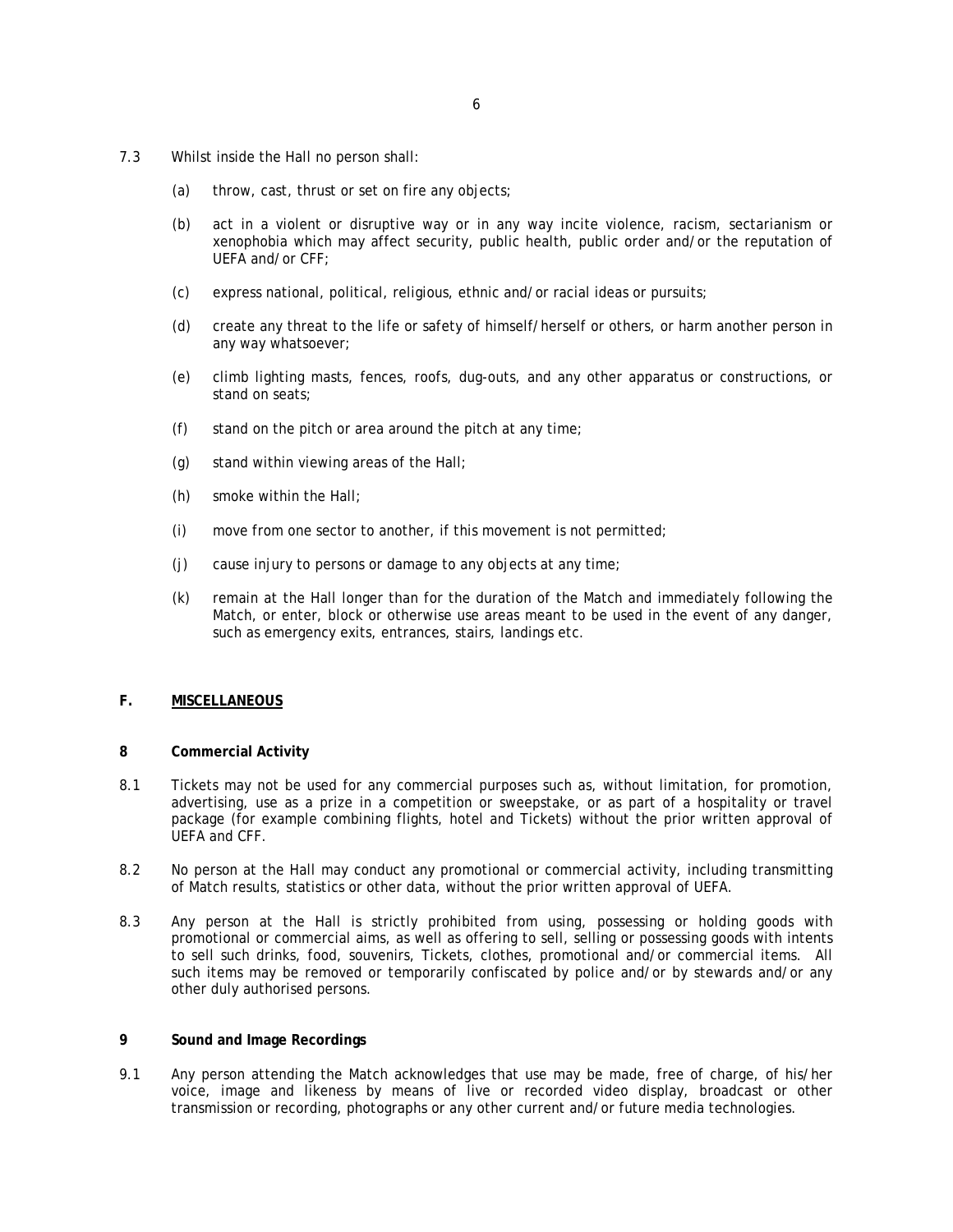9.2 Any person attending the Match is prohibited from recording and/or transmitting any sound, image and/or description of the Hall or the Match (as well as any result and/or statistics of the Match) other than for private use. In particular, it is strictly forbidden to disseminate over the internet, radio, television or any other current and/or future media, any sound, image, description, result or statistics of the Match in whole or in part, or assist any other person(s) conducting such activities.

### **10 Non Compliance with these Terms and Conditions and Regulations**

- 10.1 Any Ticket Holder(s) whose actions are inconsistent with, or whose Ticket(s) have not been obtained in accordance with these Terms and Conditions will be refused entry to the Hall or expelled from the Hall with no right to refund and the relevant Ticket(s) will be cancelled. Ticket Holders shall be obliged, upon request, to give an explanation as to how, from whom and from where their Ticket(s) have been obtained.
- 10.2 UEFA and CFF reserve all other legal rights.

## **11 Unauthorised Spectators**

Individuals with given protective measures and cautionary measures stipulated by the Misdemeanour Act or banned from attending football matches by any competent authorities or sports governing bodies are prohibited from applying for Tickets or attending the Match.

## **12 Indemnification**

Applicants and their Guests are responsible for the use of all Tickets allocated to them and shall indemnify and hold UEFA and CFF harmless from and against all damages and liabilities suffered or incurred in connection with, resulting from or arising out of a breach of these Terms and Conditions and the Regulations.

#### **13 Data Protection**

Applicants acknowledge and agree that the personal data provided by them and contained in the Application Form is collected, stored and used by CFF and its agents. Applicants consent to their personal data being processed for the purposes of the organisation and running of the Match (in particular in connection with the Ticket sales and/or any relevant safety and security measures). Furthermore, provided that consent has been specifically given by Applicants in the Application Form, personal data can be used in order to provide Applicants with information on products and services of UEFA or other companies which have been carefully selected by UEFA, as well as in connection with future commercial activities or other UEFA events.

#### **14 Unforeseen Circumstances**

- 14.1 CFF reserves the right to make alterations to the times, dates and venues of the Matches under unforeseen circumstances, including without limitation, force majeure, any safety and security concerns or decisions from UEFA or any other competent authority.
- 14.2 In the event that any Matches are cancelled, an adequate and proportionate refund/compensation process may be set up depending on the circumstances, within the limits of the applicable law.